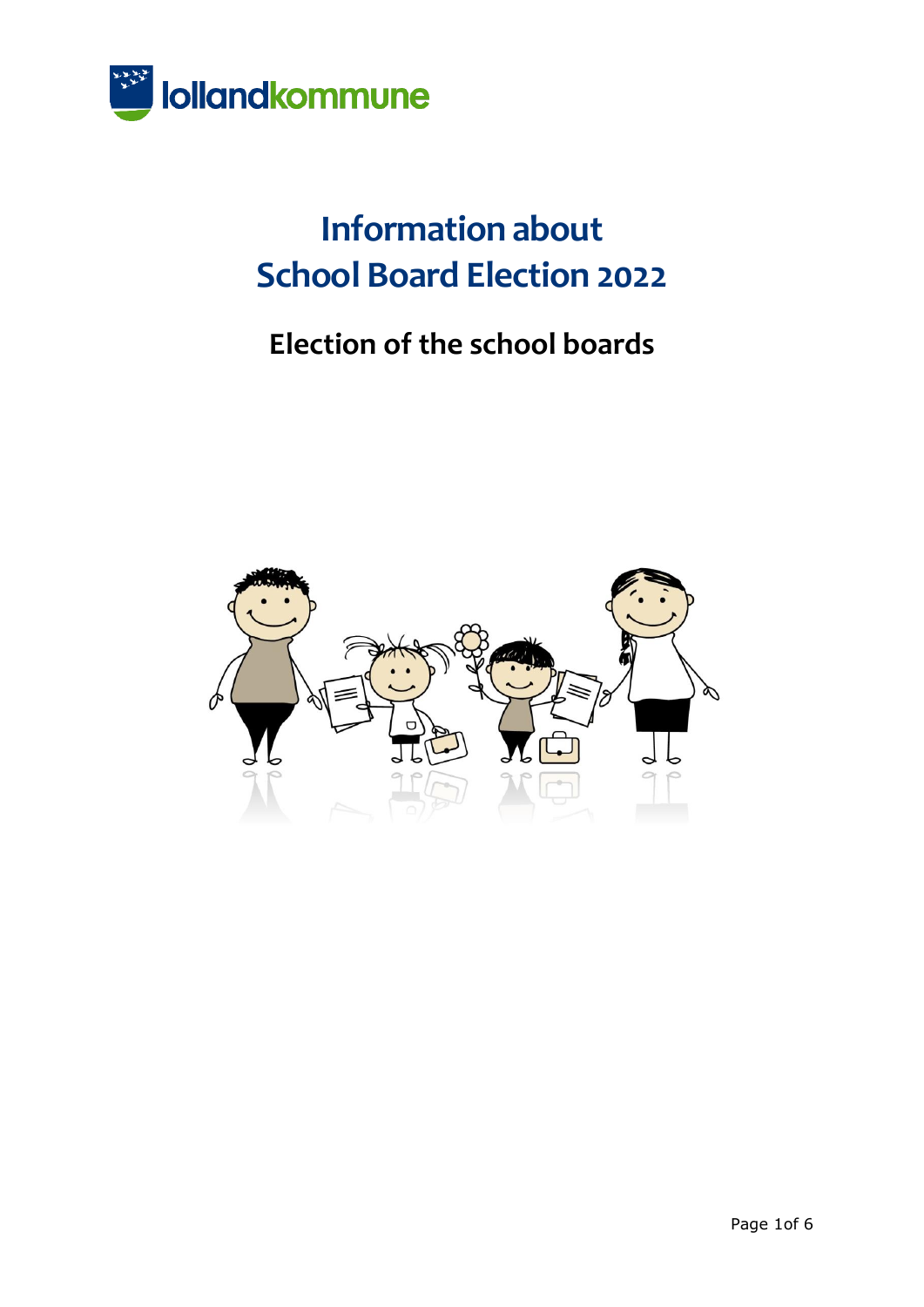

## **For parents with children enrolled in the Lolland municipal school system**

School board elections are to be held in all Lolland municipality schools in May/June 2022.

It is important that as many parents as possible participate in the school board election. The school board makes a number of decisions that are of great importance for the children's schooling.

The election starts with an election meeting at the school as part of the annual general meeting. At the meeting, the election board informs about the rules for the election of the school board, and afterwards the parents' council/contact parents discuss the candidate lists.

#### **Who is on the school board?**

The International School's school board consists of five parent representatives. Other schools in Lolland municipality either consists of seven parent representatives, for the larger schools, and eight representatives for the village schools (Landsbyordning) which consists of a joint board from the school and daycare.

#### **What is the election period?**

Parents at the International School are elected for two years. In other Lolland municipal schools parents sit for four years.

#### **Who else is on the school board?**

Two employee representatives and one student representative. These elections take place through a separate election at another time and are presided over by the school principal.

In addition to the elected members, the school principal, and possibly others from management, may attend but only the elected members have the right to vote.

The City Council of Lolland Municipality has decided not to be represented on the school boards, as they refer to the Children and Schools Committee (BSU) having two annual meetings with the school boards.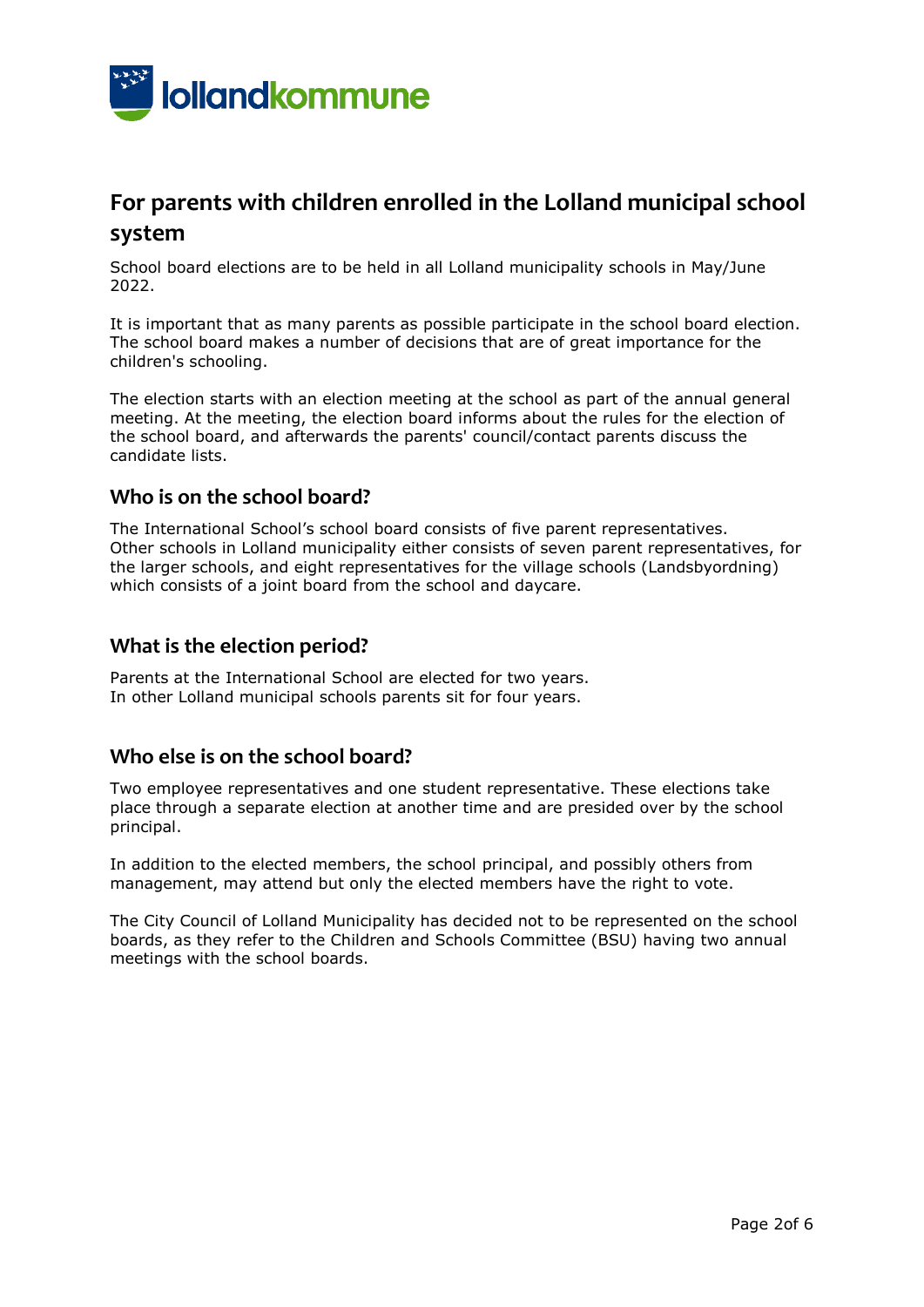

## **What does the school board do?**

#### **Tasks of the school board**

The school board carries out its activities within the goals and frameworks set by the city council and otherwise supervises the school's activities.

For example, the school board:

- lays down principles, for example, the organization of the teaching, cooperation between school and home, how to inform about the students' benefits of their schooling, joint events, etc.
- approves, within the financial framework established for the school, the school budget
- approves teaching aids and sets rules of order
- prepares proposals to the city council on school curricula
- comments on the employment of managers and teachers
- can give an opinion and make proposals to the city council on all matters relating to the school.

Examples of what the school board can decide:

- Should music, sports or other activities have a greater place in the school's everyday life?
- Should the SFO children be offered more outdoor activities possibly activities outside the school area?
- Should students have the opportunity to hold a Shrove Tuesday party?
- Should there be more conversations between student, teacher and parents?
- Should the school do joint student and parent activities on Saturdays?

#### **How do the elections work?**

#### **Right to vote and eligibility**

The school board's parent representatives are elected by the persons who at the time of the election have custody of children enrolled in the school.

In addition, the following persons are granted the right to vote and stand for election if they make a request to the school principal (cf. the Ministry of Education's Executive Order 1074 of 14/09/2017):

- Persons who have a child enrolled in school provided that the persons have custody.
- The person who has married the holder of custody of a child enrolled in the school, provided that the holders / holder of custody give their consent.
- Step-parent of a student if the holder / holders of custody of the child agree to this.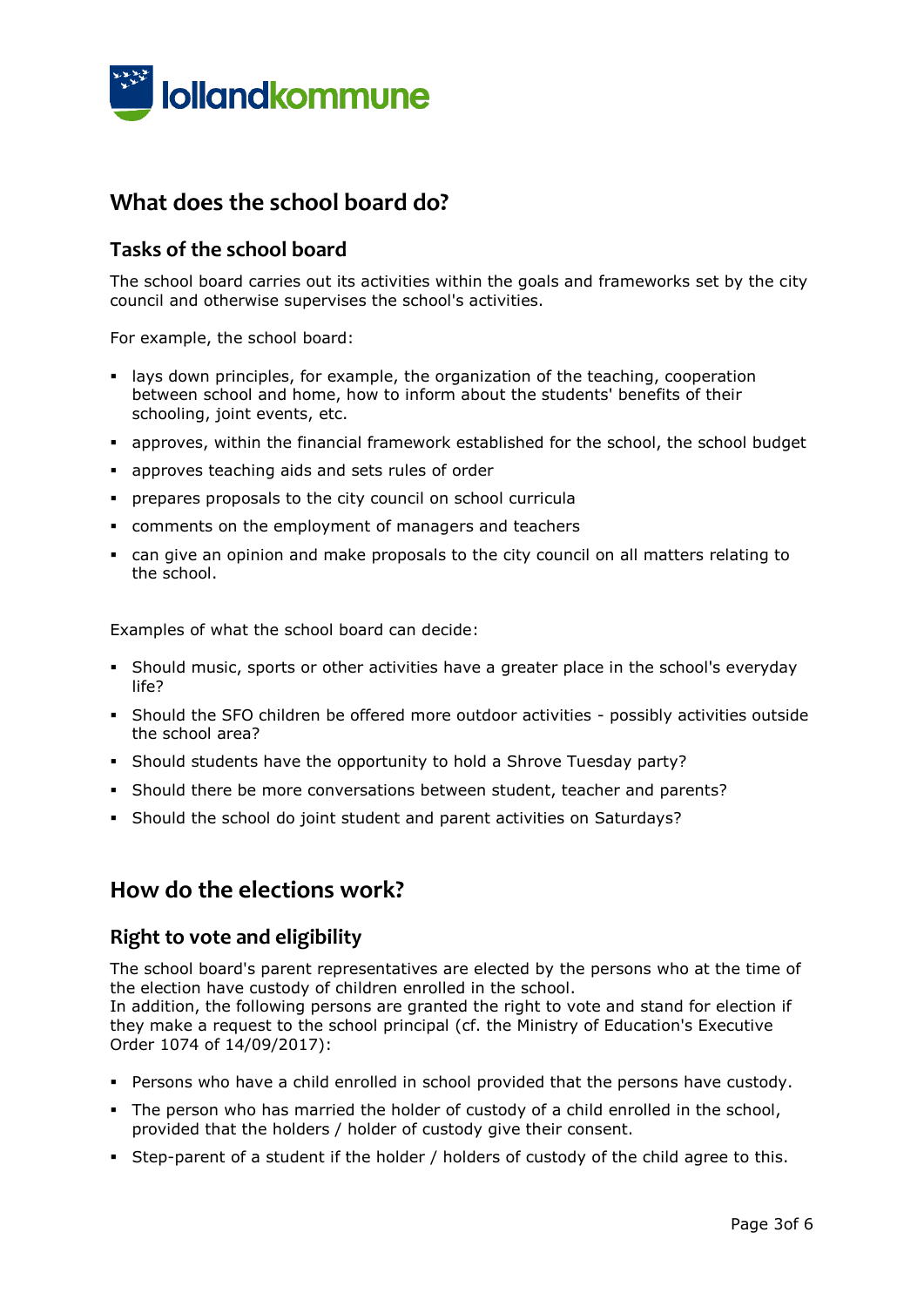

- The father of a child enrolled in the school if the paternity has been established and the father lives with the custodial parent and the child.
- The biological parent who does not have a share in custody and who does not live with the holder of custody, cf. no. 4. It is a prerequisite that the holder of custody gives his consent and that no right to vote has been granted to anyone else. pursuant to No. 2.

#### **Can you be elected?**

Anyone who has the right to vote can, in principle, also be elected a member of the school board, but there are exceptions. Eg: A parent who is employed at the school may not be elected as a parent representative on the school board, but may participate in the election with a vote.

#### **Entry on the electoral roll**

The principal of the school makes sure that a list of people who are eligible to vote is drawn up. Call or drop by the school office if in doubt.

The electoral roll can be viewed at the school office from Monday, 1 April 2022 on all school days during school hours.

Objections or requests for inclusion on the lists must be submitted to the school principal no later than Friday 22 April 2022 at 12.00

#### **Election meetings**

At the election meeting (usually part of the schools AGM), the election board provides information on the rules that apply to the school board election. The orientation meetings take place at the school.

It will be stated on Aula when the meeting will be held at the school.

Eligible parents can attend the briefing. However, with the approval of the assembly, the election board can give e.g. the local press permission to attend the meeting without the right to speak. When the meeting is over, those present can discuss received proposals for candidates and any nominations, as well as submit additional candidate nominations.

#### **Submission of candidate nominations**

Candidates are nominated by contacting the school principal either before the election meeting, at the election meeting or no later than the 22 April 2022. Candidate lists must be submitted to the school principal or the Staff for School and Day Care, Jernbanegade 7, 4930 Maribo, email [skolerogdagtilbud@lolland.dk n](mailto:skolerogdagtilbud@lolland.dk)o later than Friday 22 April 2022.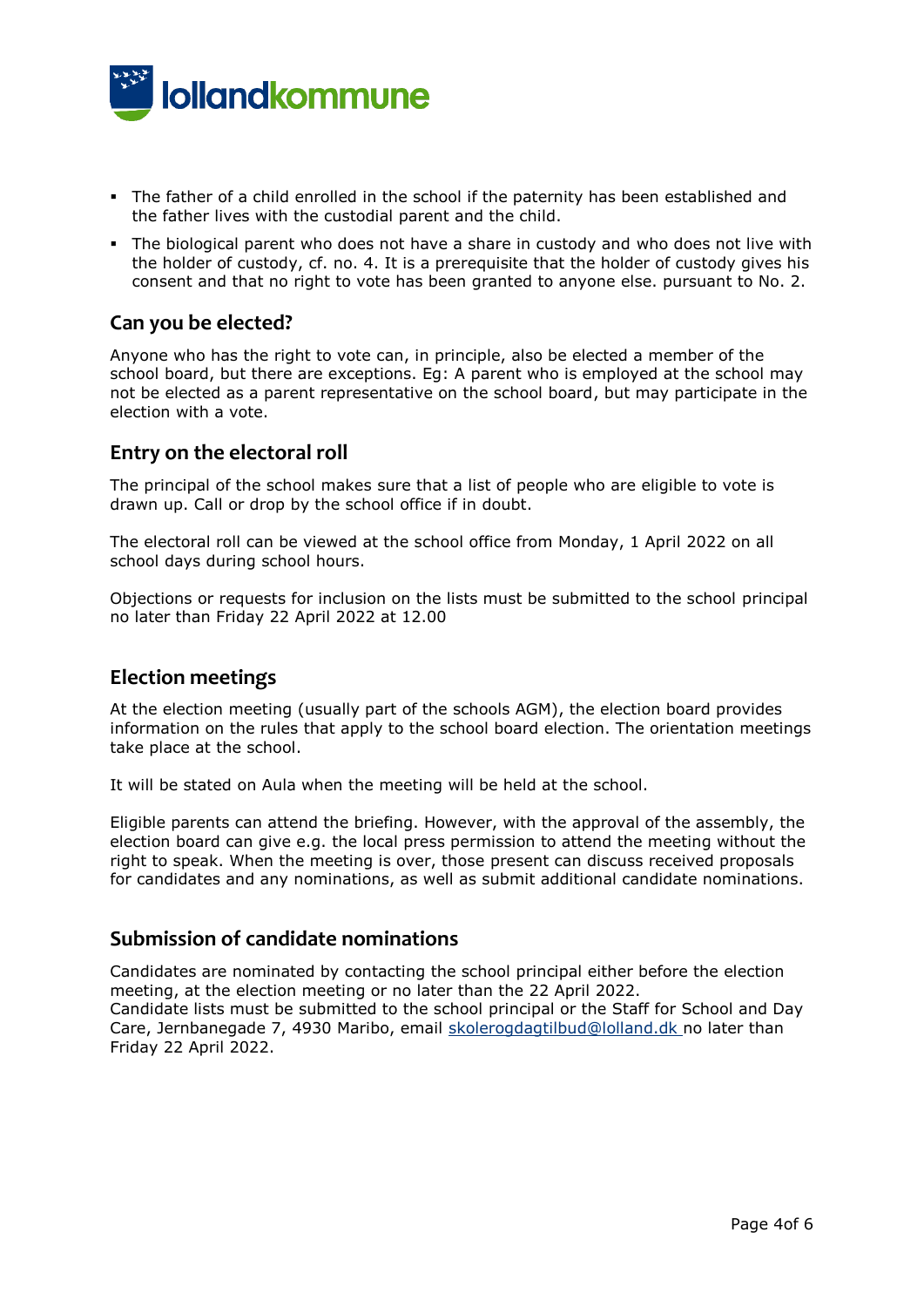

## **How does the voting work?**

#### **Peaceful elections**

If the candidates notify the election board that an election order has been agreed between the candidates, no election will be held. This is subject to the Nomination Board being able to approve the candidate list. In addition, none of the candidates must have expressed a desire for exemption from standing.

#### **Holding elections**

If the conditions for peaceful elections are not met, a digital vote will be held. The vote will take place in the period Monday 13 June to Friday 17 June 2022 at 15.00

## **When will the new school board take office?**

The new school boards will take office on 1 August 2022.

## **Who oversees the election?**

#### **The election board**

The election board at the individual school consists of:

- A member appointed by the city council and will be chairman of the election board
- One parent representative (chairman of the outgoing school board)
- The school principal